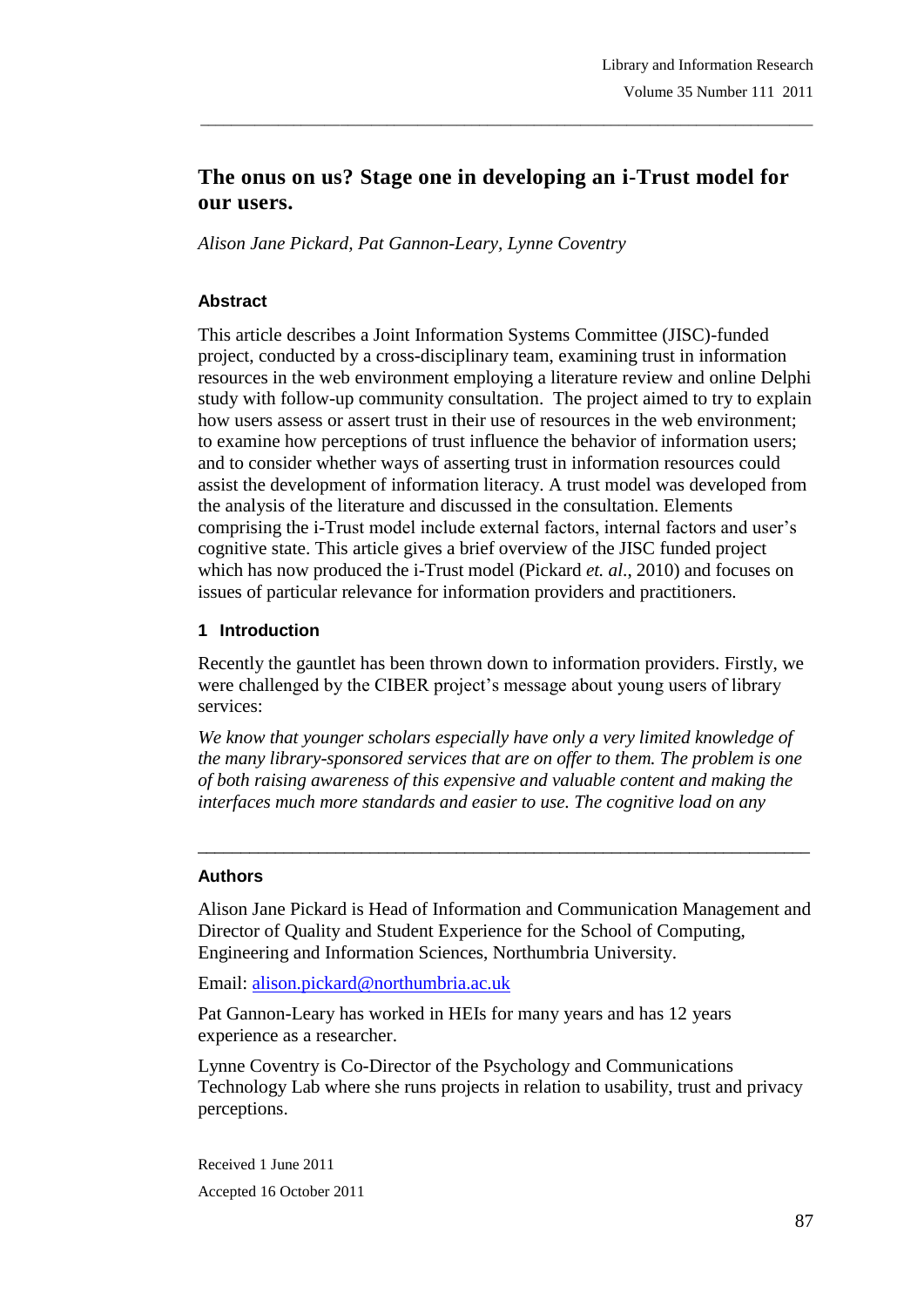*library user (or librarian) in trying to work through such complexity is at present immense. Librarians are guilty of complacency here.*

\_\_\_\_\_\_\_\_\_\_\_\_\_\_\_\_\_\_\_\_\_\_\_\_\_\_\_\_\_\_\_\_\_\_\_\_\_\_\_\_\_\_\_\_\_\_\_\_\_\_\_\_\_\_\_\_\_\_\_\_\_\_\_\_\_\_\_\_\_\_\_\_\_\_\_\_\_\_\_

(University College London, 2008, 30).

Another challenge came from Anderson"s (2010) contention that:

*"Librarians response to the Google Book Search (GBS) juggernaut has, generally been that of an ostrich that pauses, as it whistles past the graveyard, only long enough to stick its head in the sand…"*

(Anderson, 2010, 38)

These charges of being complacent or ostrich-like may seem unfair but information providers are certainly facing new challenges in the  $21<sup>st</sup>$  Century. Whilst the availability of previously inaccessible information may have increased the onus on the end user to locate and evaluate information resources, it has also increased the onus on us as information providers to demonstrate our own credibility and value outside of bounded systems such as "trusted library gateways".

Engendering trust in Web resources which operate outside of conventional "gateway" services has become increasingly more important given that, as the CIBER project reports, end users don"t necessarily use digital media *"in the ways that librarians assume. Any barrier to access, be that additional log-ins, payment or hard copy, is too high for most consumers and information behind those barriers will increasingly be ignored"* (University College London, 2008, 30)

If end users are not using trusted gateways then how do we certify the authenticity and provenance of digital information resources and, indeed, is this certification necessary? This is one of the questions raised by a recent Joint Information Systems Committee (JISC) funded project on i-Trust, aims of which included the provision of an overview of how trust is assessed/asserted in relation to the use/provision of digital resources; assessment of whether establishing ways to assert trust in those resources could assist the development of information literacy (IL); and increase in understanding of how perceptions of trust influence the behaviour of end users.

## **2 Methodology**

The first phase of the project methodology comprised desk-based reviews of relevant literature that analysed and synthesised the outcomes of existing research and studies on how users place their trust in digital information resources in the web environment and means by which digital information providers currently engender trust in their resources. In doing this, a systematic literature review was undertaken, modified in respect of scope and depth which was very focused due to the short project timescale (4 months). The rationale for this approach was that it would ensure the selection of relevant, quality work from what was available using an efficient technique that minimised bias. The ultimate selection of references to include in the study was made on the basis of their appropriateness to the aims of the project and to a model of i-trust which was concurrently being developed by the team.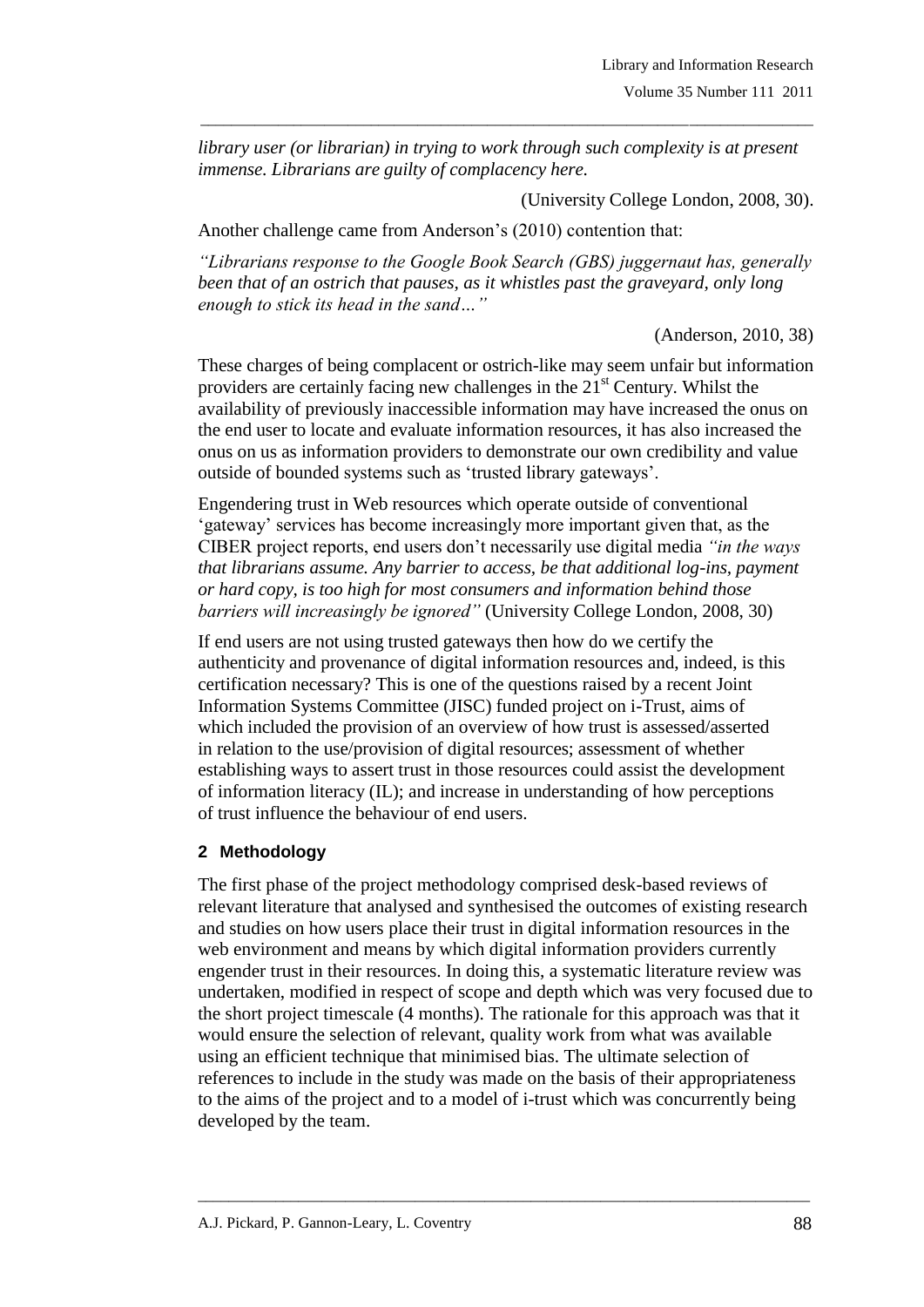The second phase of the project methodology involved community consultation (Lappin and McLeod, 2010) of the findings from phase 1 with users and providers, using an on-line modified Delphi study and a round table (Pickard, 2007). This was to validate and extend the findings from the literature review; to establish users" and providers" perceptions of the desirability and feasibility of certifying authenticity and provenance and, in addition, to explore the potential for developing a framework of trust that could help develop information literacy. The Delphi study method was chosen because it is fast and relatively inexpensive, given the short project timescale. The on-line modified Delphi study used a brief questionnaire to establish the baseline. By canvassing individual written comments on particular questions the team hoped to be able to combine these to form consensus.

\_\_\_\_\_\_\_\_\_\_\_\_\_\_\_\_\_\_\_\_\_\_\_\_\_\_\_\_\_\_\_\_\_\_\_\_\_\_\_\_\_\_\_\_\_\_\_\_\_\_\_\_\_\_\_\_\_\_\_\_\_\_\_\_\_\_\_\_\_\_\_\_\_\_\_\_\_\_\_

The team initially sent out an email about the project to users (students, academic tutors and researchers) and providers (commercial service providers and HE information service providers) from the North East of England (in the case of the HEIs, the two contacts were Northumbria and Newcastle, representing new and old institutions). The initial email explained that there was to be a round table event, to which they were invited, and that this was preceded by a brief email questionnaire. Only those who responded positively to this initial email were sent a follow-up email with the questionnaire attached. Respondents had no overt contact with each other during this process – thus avoiding pressure to conform or dominance by individuals that are inherent weaknesses of methods such as focus groups - and were unaware who else had received the questionnaire and been invited to the round table event.

The team analysed the responses to the questionnaire prior to the round table event, comparing instances from the questionnaire data to identify tentative categories and their properties and trying to aggregate the responses into a preliminary consensus. It was anticipated that emergent elements from analysis of individual responses would be modified and developed by comparison with instances from the subsequent round table phase and that further categories and properties might emerge. A synthesis of the original questionnaire responses was returned to all round table participants prior to the face to face consultation. A putative trust model had been developed on the basis of the phase 1 literature review and, after analysis by the team, the responses were mapped on to this as a preliminary exercise.

The purpose of the round table was to provide a review function, to assist in the confirmation of trends established from the literature about users, and to identify which of those trends are likely to be worthy of further investigation, including the desirability and feasibility of certifying the authenticity and provenance of digital information resources. The round table was in essence a semi-structured face-to-face meeting of the individual questionnaire respondents who, having recorded their initial individual ideas, had the opportunity to share and discuss these – facilitated by the research team – and then engage in ranking procedures to assist in the determination of priorities. The event consisted of four activities based around consultation and negation. Applying the "World Cafe" approach, participants were divided between four tables, each table being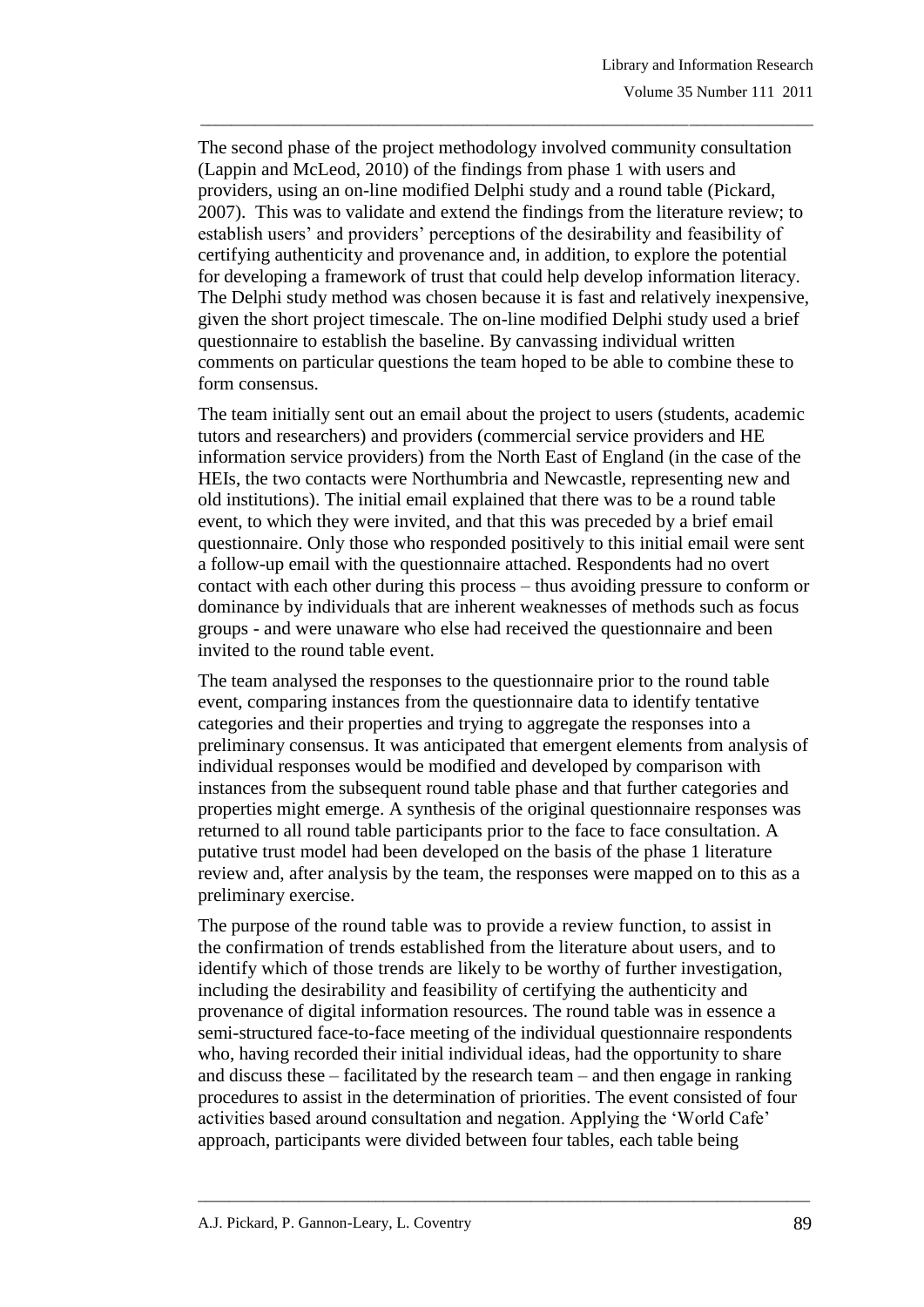engineered to accommodate a pre-defined combination of users. (Pickard, *et al.,* 2010)

\_\_\_\_\_\_\_\_\_\_\_\_\_\_\_\_\_\_\_\_\_\_\_\_\_\_\_\_\_\_\_\_\_\_\_\_\_\_\_\_\_\_\_\_\_\_\_\_\_\_\_\_\_\_\_\_\_\_\_\_\_\_\_\_\_\_\_\_\_\_\_\_\_\_\_\_\_\_\_

## **3 Findings**

From a review of the literature, three factors affecting trust/credibility of online information were identified: external factors, internal factors and user"s cognitive state. It would appear that these cues influence a user"s decision as to whether or not to conduct any further assessment of information as illustrated in the i-Trust model.



**Figure 1: i-Trust Model: User trust in information resources in the web environment.**

## **3.1 External cues**

External factors impact on user beliefs about the usefulness and ease of use of information, giving external cues of trustworthiness. These include factors such as whether or not the information is free or paid for since student users are unlikely to use paid-for information (OCLC 2002; Weiler 2005). External cues include seals of approval such as those employed by Truste and the HON code of conduct, more commonly employed in the fields of e-health and e-commerce (Walsh 2007). Another cue, common in e-health and e-commerce, is the use of credibility rating systems, e.g. RATEWeb (Malik and Bouquettaya, 2009) that make use of authority, currency and objectivity of sites to rate them. Libraries could do something similar as an extension of their collection development function. Currently libraries do make use of pre-approved databases such as JSTOR or ERIC or their own local variant and these represent another external factor (Brophy and Bawden, 2005). If online resources were to specify the provenance (i.e. the original/context/history) of digital information that they supply - the way another external cue, digital signatures ensure the authenticity of author and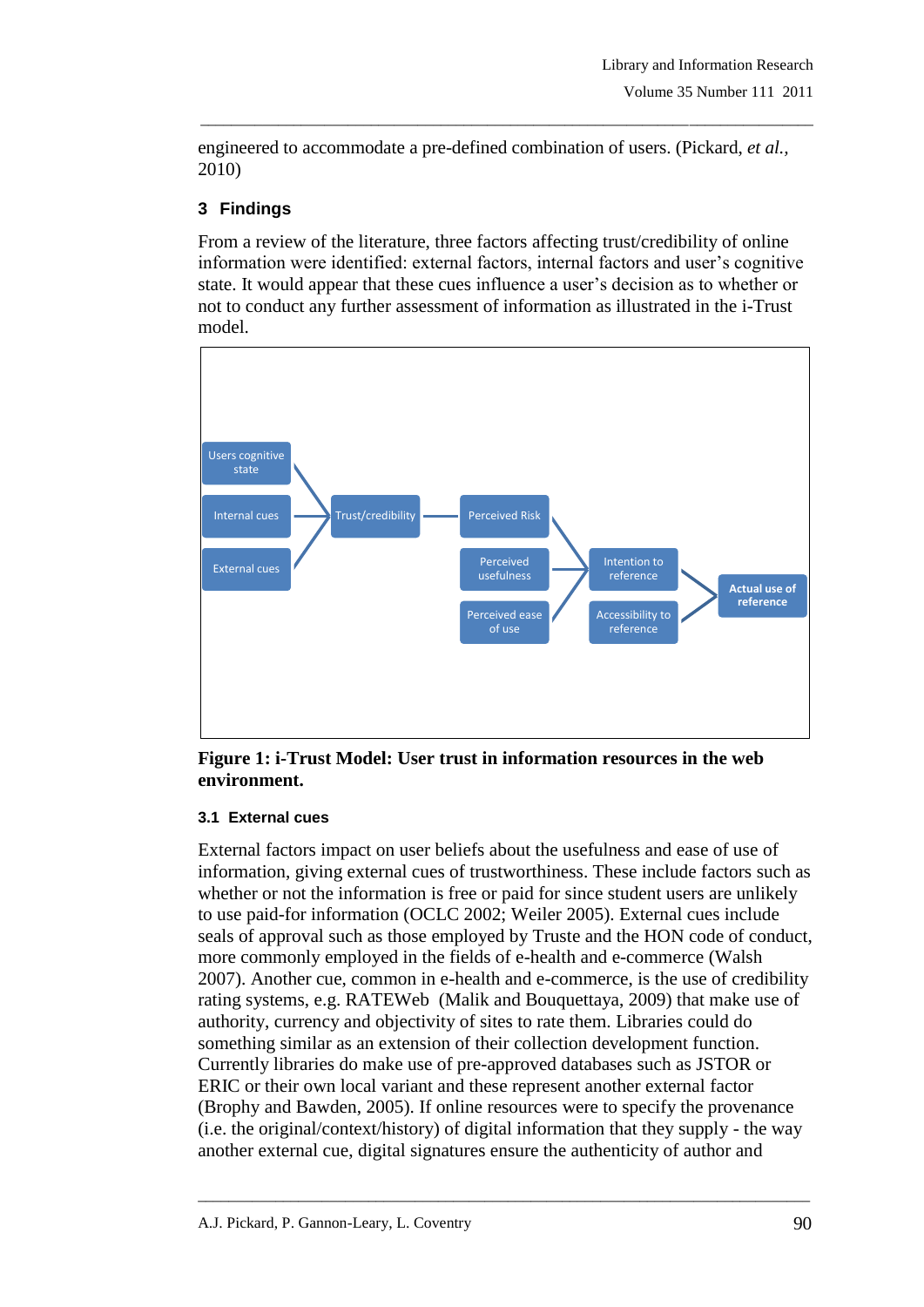information (Bradley, 2005) - would they be more likely to be trusted? Generally, in respect of evidence of provenance of online information, this is achieved by identification by a trusted third party such as a library or certified digital repository. Recommendations from other users, peer reviews, colleagues, lecturers or fellow students are becoming increasingly more familiar to end users. (Hertzum *et. al*., 2002). Most people have experience of using rating sites such as TripAdvisor or restaurant reviews and are aware that dissatisfied users are more likely to make postings than are satisfied customers and that consequently customers can rate web services incorrectly/unfairly, related to service behaviour (Letia and Pop, 2008). Could external cues such as these be employed in peer rating/peer review of scholarly information? Lynch (2001) discusses metadata and the suggestion that users would be willing to trust metadata created by information professionals such as librarians or archivists or such metadata certified or rated by information professionals. He goes on to say that such a system would require the existence of an organization that would license such professionals and, additionally, maintain a "blacklist" of those found guilty of creating deceptive metadata. One would imagine that membership of a professional association such as CILIP should be a form of certification of the information professional and the degree of their trustworthiness to create or accredit such metadata.

\_\_\_\_\_\_\_\_\_\_\_\_\_\_\_\_\_\_\_\_\_\_\_\_\_\_\_\_\_\_\_\_\_\_\_\_\_\_\_\_\_\_\_\_\_\_\_\_\_\_\_\_\_\_\_\_\_\_\_\_\_\_\_\_\_\_\_\_\_\_\_\_\_\_\_\_\_\_\_

What are users' opinions of the desirability of some form of certification? Calvert (2001) is one of the few researchers who have asked users about the desirability of controlling information quality on the Web by using some form of certification. Participants in his focus groups felt that this was neither possible nor fully desirable. Reasons for this included firstly the sheer size of the Web and the volume of information added that would make it impossible to keep up to date. Secondly there was concern that certification could lead to censorship. Those members of Calvert's (2001) focus groups who were more positive about certification felt that the certification by an impartial body of scholarly publications could improve the quality of information on the Web but generally there was feeling that the existing gate keeping procedures (i.e. peer review) of ejournals rendered further certification redundant.

#### **3.2 Internal cues**

Internal cues are concerned with information"s trustworthiness including accuracy, authoritativeness, objectivity, currency, coverage, presentation and format, affiliations of source/site, citations and source motivation (i.e. why are they publishing this information? In studies of users" perceptions, authority features prominently in terms of both the organization (Liu, 2004) and the individual (Hung 2004; McKnight and Kacmar, 2006). The assumptions held by users that information is trustworthy or good because it comes from a certain organization lend presumed credibility (Liu 2004). Several authors have also stressed the need to cross check and verify that the same information is retrievable from several sources and to feel that all eventualities and arguments have been explored prior to taking the decision to cite a source. (Wachbroit, 2000; Burbules, 2001). The members of the i-Trust community consultation referred to examining the credibility of organizations, e.g. by checking out domain names; going beyond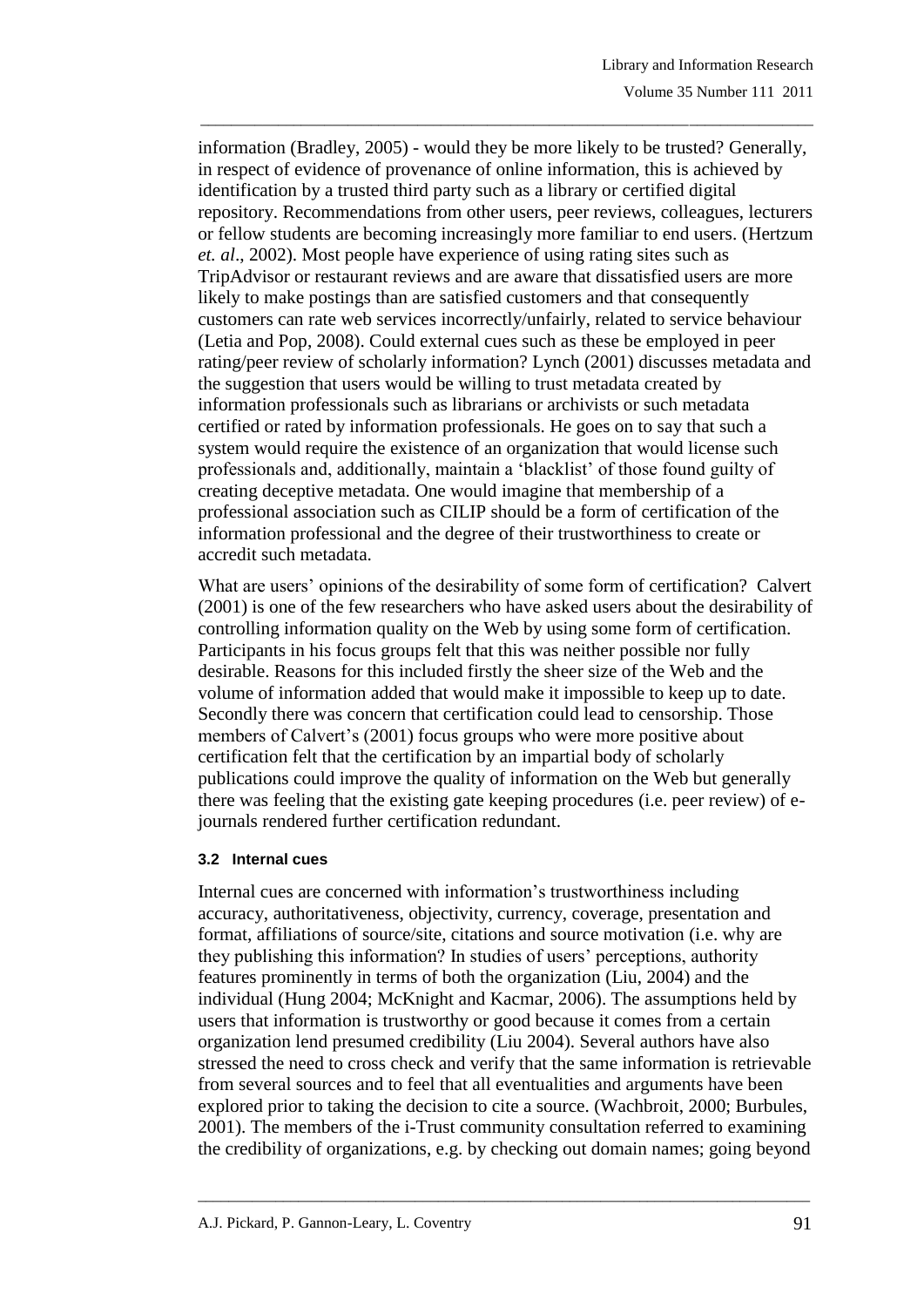the company or individual name to explore the "About us" part of websites. They mentioned taking decision about how "academic" information is and highlighted the need to cross check and verify that the same information could be found in several sources and to feel that all eventualities and arguments have been explored prior to taking the decision to cite a source. (Burbules, 2001). Affiliation of an individual is another internal cue (Burbules, 2001; Liu and Huang, 2005; Swanson, 2007), in terms of which Liu (2004) found that affiliation with a prestigious institution was a more positive indicator of credibility than authorship by a famous 'expert'.

\_\_\_\_\_\_\_\_\_\_\_\_\_\_\_\_\_\_\_\_\_\_\_\_\_\_\_\_\_\_\_\_\_\_\_\_\_\_\_\_\_\_\_\_\_\_\_\_\_\_\_\_\_\_\_\_\_\_\_\_\_\_\_\_\_\_\_\_\_\_\_\_\_\_\_\_\_\_\_

Coverage and currency also provides an internal cue (Metzger *et al.,* 2003; Hung, 2004; Weiler, 2005), the i-Trust community consultation members commented on how time and cognitive stage determined the depth of coverage they required rather than the information per se. If they had limited time or there was likely to be one factual answer to their query, they needed less depth of coverage and therefore this would affect their choice of source. They were aware that the fact a web page had been updated did not mean that all the information contained had been similarly updated.

In terms of presentation, sites using graphics and multimedia are evaluated more highly by the 'Google generation' (Agosto, 2002). Hung (2004) found that, upon entering websites students made judgements based on surface characteristics, e.g. "it looks scholarly", and peripheral cues Kulthau (1991; 1993a; 1993b) describes this as the affective side of information seeking as opposed to the cognitive/behavioural aspect of information seeking but, as Amichai-Hamburger *et al*. (2007) have identified that the need for cognition can influence user susceptibility to internal cues such as presentation of the site. The development of trust is through bonding using the influence of aesthetics and evoking an emotional response is something on which e-commerce organizations capitalize (Hertzum, 2002).

The type of object also influences trust, e.g. a journal, a blog (Princeton, 2005).was also a subject of discussion during the i-Trust community consultation. Blogs were mentioned as being trustworthy if the author of the blog was known to have posted in peer review journals, i.e. their reputation was established elsewhere but there was awareness that, more generally, blogs could be a source of bias.

#### **3.3 User's cognitive state**

In addition to external and internal cues, the user"s cognitive state impacts on their beliefs about trustworthiness of online information sources. McKnight and Kacmar"s (2006) study provides evidence that **initial** information credibility is built through three general dispositions: the disposition to trust; trust in technology; and risk propensity. Factors linked with cognitive state include need for closure and need for cognition (Amichai-Hamburger *et al.,* 2007; Kaynar and Amichai-Hamburger, 2008) and a willingness to explore information (McKnight and Kacmar, 2006). In addition, there are factors related to prior knowledge (Rieh, 2002; Taraborelli, 2008), ability (Rowlands, 2008; Usher, 2009); past experience with authors and with web sources (Lim, 2009). The search purpose and time available (Metzer *et al.,* 2003) are influential as are faith in, or suspicion of, humanity (McKnight and Kacmar, 2006).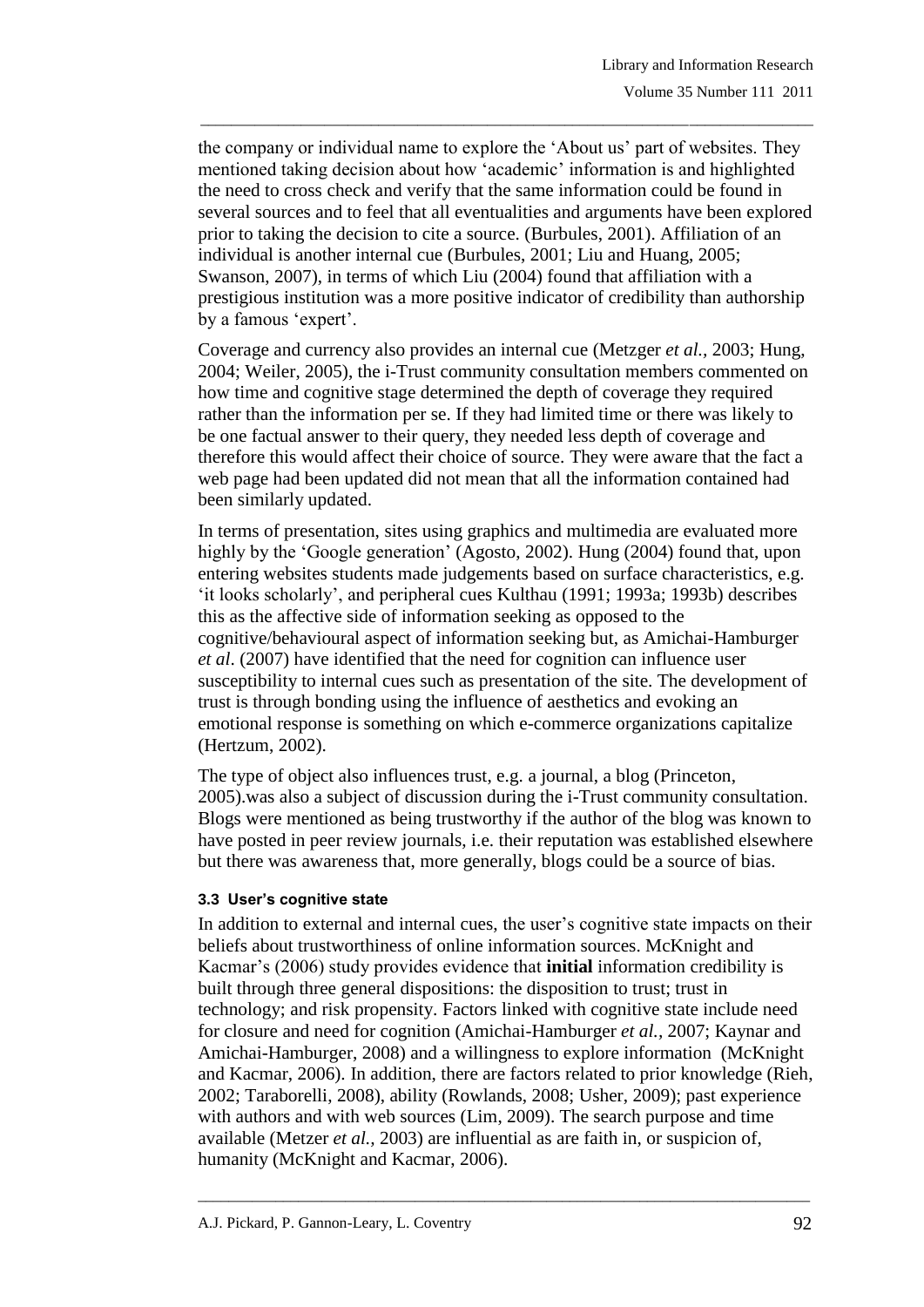"Internet anxiety" (Tsai, 2001; McKnight and Kacmar, 2006) would appear not to be an issue for students (although it may be with mature students or with international students from less developed countries) but who are members of the "Google generation" of students familiar with, and trusting of, Google and similar search engines. Students arrive in HE with an aptitude for using information communication and technology (ICT), an ability to multitask with diverse media and interactive work styles (Breeding 2006). However, most research studies indicate that students overrate their Internet skills/experience (Burhanna *et al*., 2009). Manual (2002) believes this may be attributable to perception of Internet as a "cool" medium about which they are expected to know. To compound this, they tend to work independently with internet resources which is likely to impair their critical/evaluative abilities leading to misplaced confidence and trust in the web environment. For example, with respect to web search engines, Colaric's (2003) study found that students' existing knowledge of Web search engines and how they worked was, in the main, around 33-40% incorrect. In terms of websites with advertising, students in the OCLC (2002) study perceived these as having equally reliable information to advertisement-free websites, with only 20% of the students believing that advertisement-free sites might have more reliable information. Students rate their abilities favourably, claiming they are successful finding information they need and know how to discriminate and choose the best information (OCLC, 2002; Buschman and Warner, 2005) Buschman and Warner's (2005) study corroborates findings of Grimes and Boening (2001) on student misplaced confidence in their Internet searching abilities as opposed to their actual research skills/performance. Hembroff (2006) discovered that threequarters of students used the Internet as their primary source for researching health information, despite the fact nearly a quarter (23%) of their respondents had doubts about the Internet as a credible source of information.

\_\_\_\_\_\_\_\_\_\_\_\_\_\_\_\_\_\_\_\_\_\_\_\_\_\_\_\_\_\_\_\_\_\_\_\_\_\_\_\_\_\_\_\_\_\_\_\_\_\_\_\_\_\_\_\_\_\_\_\_\_\_\_\_\_\_\_\_\_\_\_\_\_\_\_\_\_\_\_

Time available is another factor related to user's cognitive state (Metzger, 2007). In the case of student users this may be related to the amount of time they are willing to wait for information/help and their early experiences with ICT may have led them to expect information quickly from multiple sources in real-time for immediate processing and immediate access to information (Agosto, 2002a; Weiler, 2005). Members of the i-Trust community consultation also commented on two time-related elements – the time they had available and the time they were willing to spend. Their decisions to use particular search engines were influenced by time-related factors, e.g. ease of use, speed, effective delivery of results, and immediacy of downloading. It was felt that possession of good information literacy/search skills could be time-saving and deliver better, more trustworthy results.

Propensity to trust and risk are individual characteristics that can impact on cognitive responses (McKnight and Kacmar, 2006; Kelton *et. al.*, 2008)*.* Studies of trust as a psychological attribute revealed that each person possesses a personality characteristic influencing their willingness to extend trust in specific situations (Rotter, 1980). The higher this propensity is in general, the more likely people are to trust in particular instances, including information seeking. Several authors on the concept of trust have highlighted the fact that the presence of risk creates a need for trust and that willingness – and freedom – to accept rather than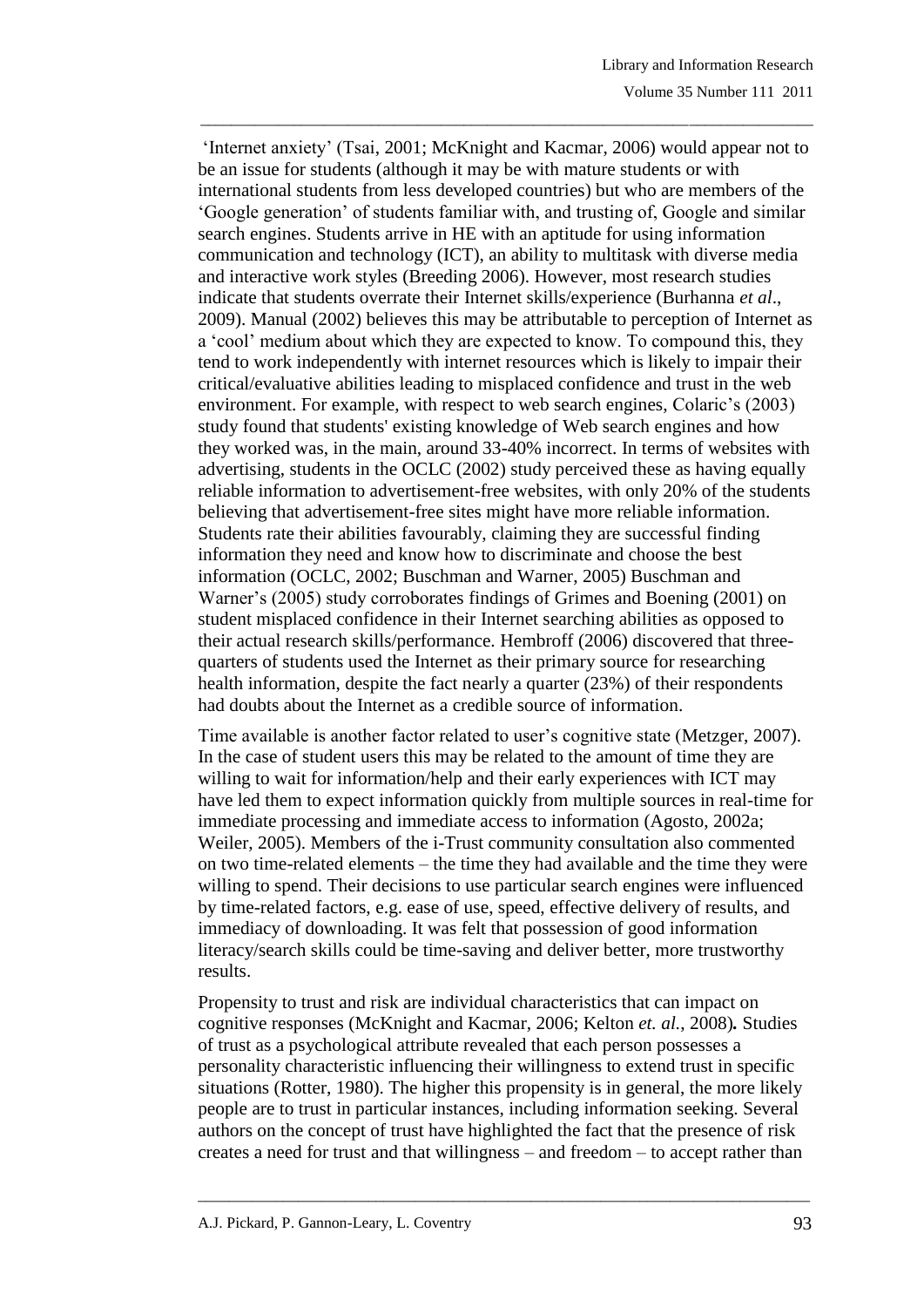reject that risk is a vital dimension of trust (Hardin, 2001). Risk features in many definitions of trust (Mayer *et al.,* 1995) and, as Corritore *et al*., (2003) say, risk is particularly relevant in the online environment.

\_\_\_\_\_\_\_\_\_\_\_\_\_\_\_\_\_\_\_\_\_\_\_\_\_\_\_\_\_\_\_\_\_\_\_\_\_\_\_\_\_\_\_\_\_\_\_\_\_\_\_\_\_\_\_\_\_\_\_\_\_\_\_\_\_\_\_\_\_\_\_\_\_\_\_\_\_\_\_

## **4 How students use the web for research**

Several studies have asked students how they use the web in information seeking. The first port of call is generally commercial search engines such as Google or Yahoo (OCLC, 2002; Jones, 2002; Fallow, 2005; Head and Eisenberg, 2009) In some cases this is truer of undergraduates than postgraduates in some cases it is done in conjunction with course notes (Head and Eisenberg, 2009); and in others it is done even after students have received information skills training (Becker, 2003; Buschman and Warner, 2005, OCLC, 2005). Calicott and Vaughn (2006) and Wieklinski (2005) discuss the usefulness of this approach as a starting point. Wikipedia was mentioned by students, especially undergraduates, as being useful for background information at the start of a project (Jones *et al*., 2008; Wong *et al.,* 2009)

In fact, members of the i-Trust community consultation indicated that they used Google first (in two cases to the exclusion of other search engines). Membership of the i-Trust community consultation comprised academics, researchers, managers, etc as well as students so it may be that, although the research reviewed herein covers students, members of these other groups exhibit similar characteristics. Few members said they would use library websites and this was a less likely starting point than use of a search engine (Johnson-Yale *et al.,* 2008) especially for undergraduate as opposed to postgraduate students.

In terms of searching techniques, research indicates that there is reliance on past experience of successful searching in starting a new search and this may account for a tendency for students to follow the same pattern in the initial stages irrespective of the information goals (Head and Eisenberg, 2009). Members of the i-Trust community consultation also indicated that they tended to go to their favoured search engine first irrespective of the information sought, because they were familiar with it and had past positive experiences when using it to find information.

Research indicates that websites are chosen in an arbitrary/haphazard manner and free web resources are used almost to the exclusion of library resources (Buschman and Warner, 2005). The library websites are seldom or infrequently used since students believe that other websites have "better" information (OCLC, 2002, 2005)

The tables below illustrate students" perceptions of the library portal in comparison with the Internet and research papers comparisons of the library portal and the Internet.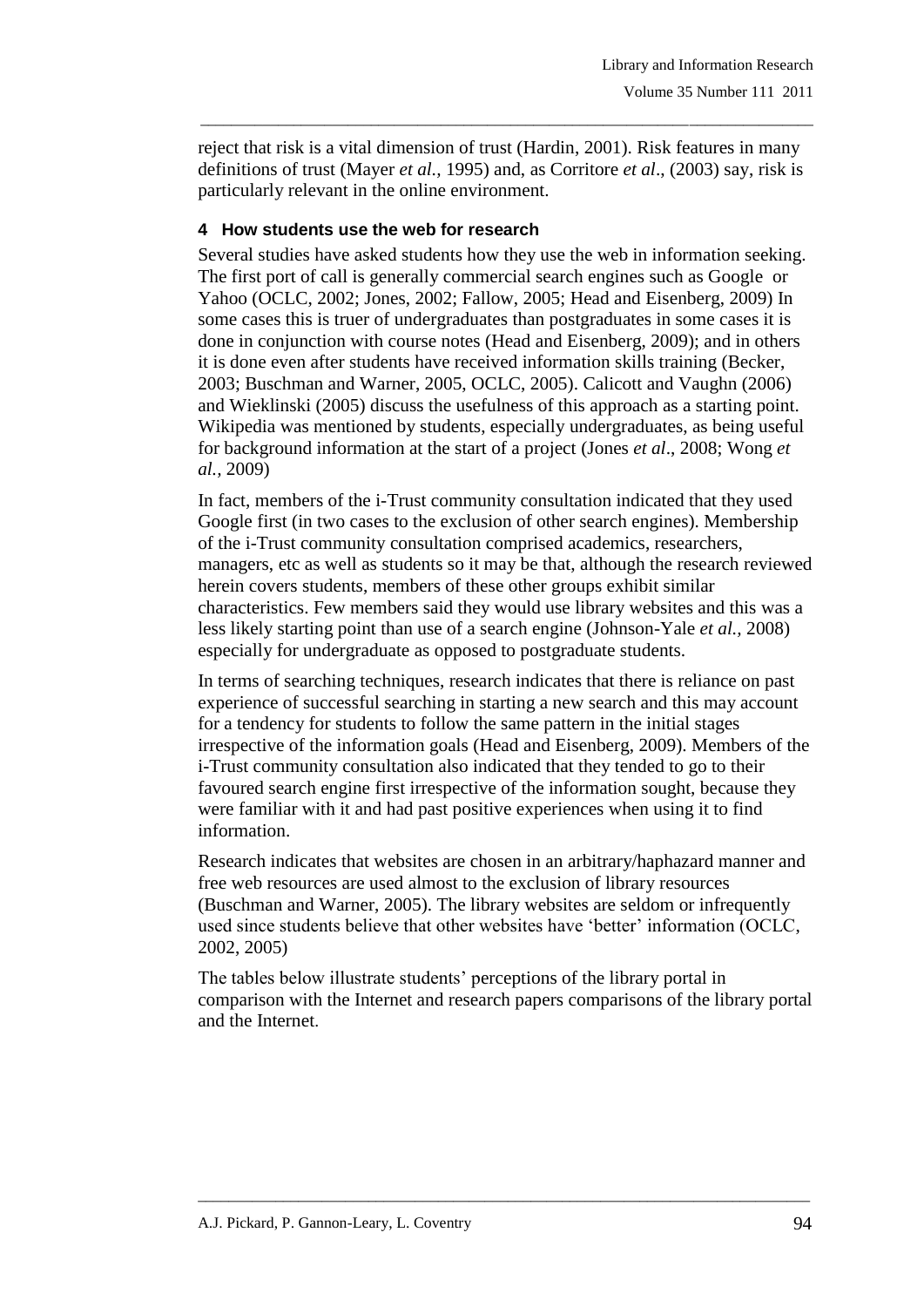| <b>Library</b> portal                                                      | <b>Internet</b>                                                                                | <b>Reference</b>            |
|----------------------------------------------------------------------------|------------------------------------------------------------------------------------------------|-----------------------------|
| Based on card catalogue                                                    | Intuitive interfaces                                                                           | Breeding, 2006              |
| Poorly ordered search results                                              | Relevancy ranking                                                                              | Breeding, 2006              |
| <b>Complexities of Boolean</b><br>search                                   | Search engine models                                                                           | Breeding, 2006              |
| Organization - not always<br>helpful/understandable                        | Cluttered – but users found<br>what they wanted!                                               | Fast and Campbell<br>,2004  |
| Trustworthy                                                                | Less trustworthy $-$ but<br>confidence in evaluation                                           | Fast and Campbell,<br>2004  |
| Modest expectations of<br>finding what wanted, less<br>confident           | High expectations of finding<br>what wanted, more confident                                    | Fast and Campbell,<br>2004  |
| Less up to date content                                                    | More up to date content                                                                        | Fast and Campbell,<br>2004  |
| Slower in terms of time and<br>effort                                      | Faster in terms of time and<br>effort                                                          | Fast and Campbell,<br>2004  |
| Control                                                                    | Freedom                                                                                        | Fast and Campbell,<br>2004  |
| 'Ineffectual' admiration $-$ i.e.<br>admirable but doesn't inspire<br>use! | Enthusiasm                                                                                     | Fast and Campbell,<br>2004  |
| Passivity                                                                  | Proactivity                                                                                    | Fast and Campbell,<br>2004  |
| Complex                                                                    | Simple                                                                                         |                             |
| Deferred gratification                                                     | Immediate gratification                                                                        |                             |
| Demanding of greater<br>understanding                                      | Undemanding of<br>understanding                                                                |                             |
| Demanding in terms of skills                                               | Undemanding in terms of<br>skills                                                              |                             |
| Intimidating                                                               | Non-threatening                                                                                | Fast and Campbell,<br>2004  |
| Frustrating                                                                | Facilitating                                                                                   | Fast and Campbell,<br>2004  |
| Multiple approaches                                                        | One-stop shopping                                                                              | Head and Eisenberg,<br>2009 |
| Unreliable, hit and miss -e.g.<br>embargos on current journals             | Expectations more likely to be<br>met by Google/Wikipedia in<br>terms of finding relevant info | Wong et al., 2009           |

\_\_\_\_\_\_\_\_\_\_\_\_\_\_\_\_\_\_\_\_\_\_\_\_\_\_\_\_\_\_\_\_\_\_\_\_\_\_\_\_\_\_\_\_\_\_\_\_\_\_\_\_\_\_\_\_\_\_\_\_\_\_\_\_\_\_\_\_\_\_\_\_\_\_\_\_\_\_\_

**Table 1: Student perceptions of the library portal vs. the Internet**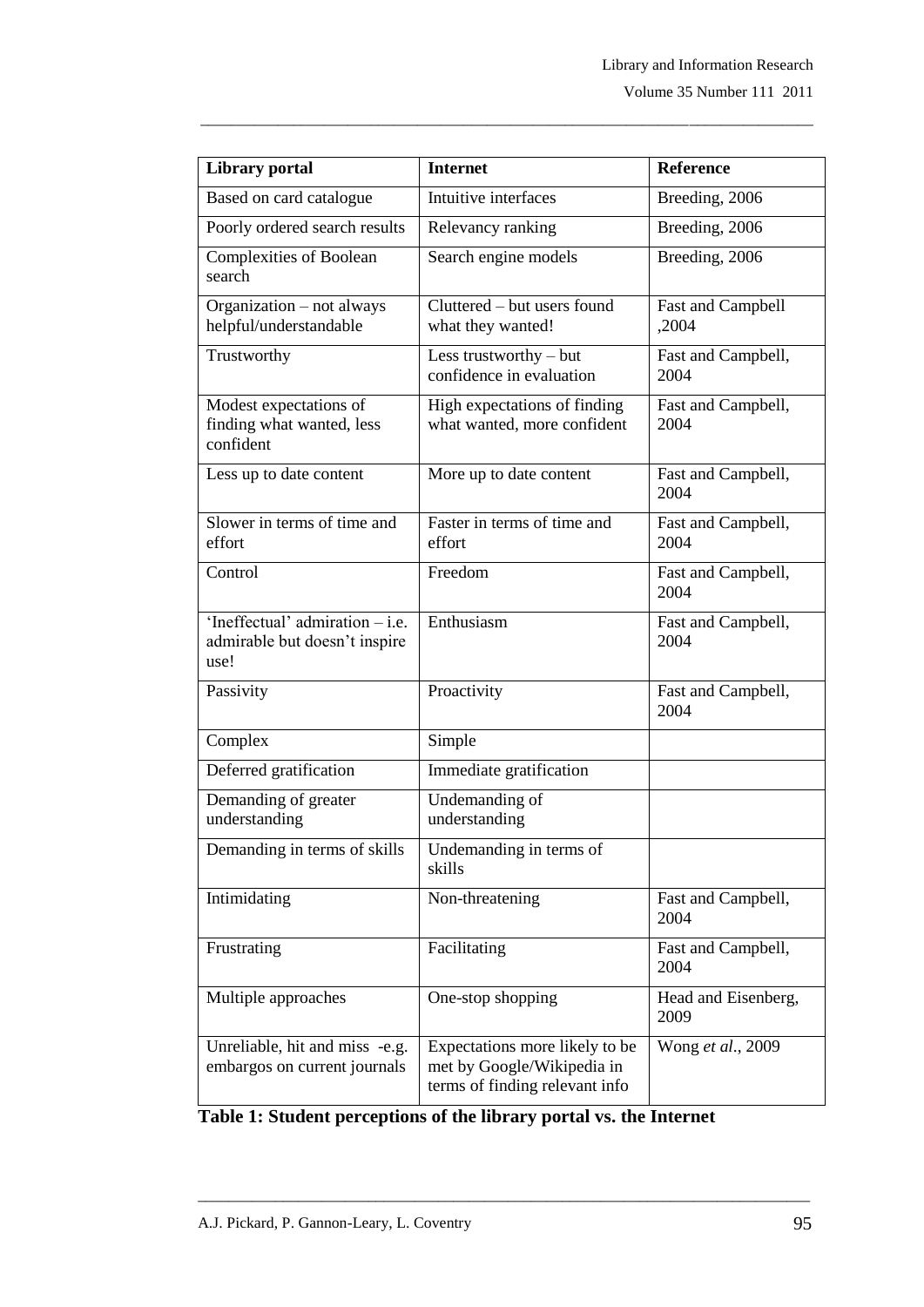| <b>Library portal</b>                                                     | <b>Internet</b>                                                                | <b>Reference</b>                                   |
|---------------------------------------------------------------------------|--------------------------------------------------------------------------------|----------------------------------------------------|
| Quality of results superior                                               | Quality of results inferior<br>(G)                                             | Brophy and<br>Bawden, 2005                         |
| Coverage inferior                                                         | Coverage superior (G)                                                          | Brophy and<br>Bawden, 2005                         |
| Accessibility inferior                                                    | Accessibility superior $(G)$                                                   | Brophy and<br>Bawden, 2005                         |
| Full text access 21%                                                      | Full text access 73%                                                           | Haya et al., 2007                                  |
| Half # documents found                                                    | Full # documents found                                                         | Haya et al., 2007                                  |
| User interface fails to<br>conform to expectations,<br>can appear complex | User interface conforms to<br>expectations, familiar,<br>minimalist            | Adlington and<br>Benda, 2006; Haya<br>et al., 2007 |
| Front end searching                                                       | Back end searching                                                             | Miller, 2005                                       |
| Meta searching can be<br>slower than Google                               | Google can be faster than<br>meta searching                                    | Cathcart and<br>Roberts, 2006                      |
| Trusted for access and<br>location of materials                           | Preferred for discovery of<br>information                                      | York, 2006                                         |
| Search rules not<br>understood                                            | Search rules understood                                                        | Haya et al., 2007                                  |
| Searching needs training<br>(what difference does this<br>make?)          | Intuitive searching                                                            | Miller, 2005;<br>Anderson, 2006                    |
| May need intermediaries<br>(will they seek help?)                         | Don't need intermediaries                                                      | Miller, 2005;<br>Anderson, 2006                    |
| Librarianese<br>(author/title/subj searches)                              | User-picked search terms                                                       | Anderson, 2006                                     |
| Misunderstanding around<br>multiple word searches                         | Understanding of multiple<br>word searches (AND<br>default)                    | Haya et al., 2007                                  |
| Version control                                                           | Multiple versions, e.g.<br>preprints, revisions and<br>final versions (GS)     | Tenopir, 2005;<br>Adlington and<br>Benda, 2006     |
| Unhelpful for<br>multidisciplinary or<br>transdisciplinary searches       | Particularly useful for<br>multidisciplinary and<br>transdisciplinary searches | Adlington and<br>Benda, 2006                       |

\_\_\_\_\_\_\_\_\_\_\_\_\_\_\_\_\_\_\_\_\_\_\_\_\_\_\_\_\_\_\_\_\_\_\_\_\_\_\_\_\_\_\_\_\_\_\_\_\_\_\_\_\_\_\_\_\_\_\_\_\_\_\_\_\_\_\_\_\_\_\_\_\_\_\_\_\_\_\_

**Table 2: Comparisons of the library portal and the Internet from the literature**

\_\_\_\_\_\_\_\_\_\_\_\_\_\_\_\_\_\_\_\_\_\_\_\_\_\_\_\_\_\_\_\_\_\_\_\_\_\_\_\_\_\_\_\_\_\_\_\_\_\_\_\_\_\_\_\_\_\_\_\_\_\_\_\_\_\_\_\_\_\_\_\_\_\_\_\_\_\_\_

Table continued over page...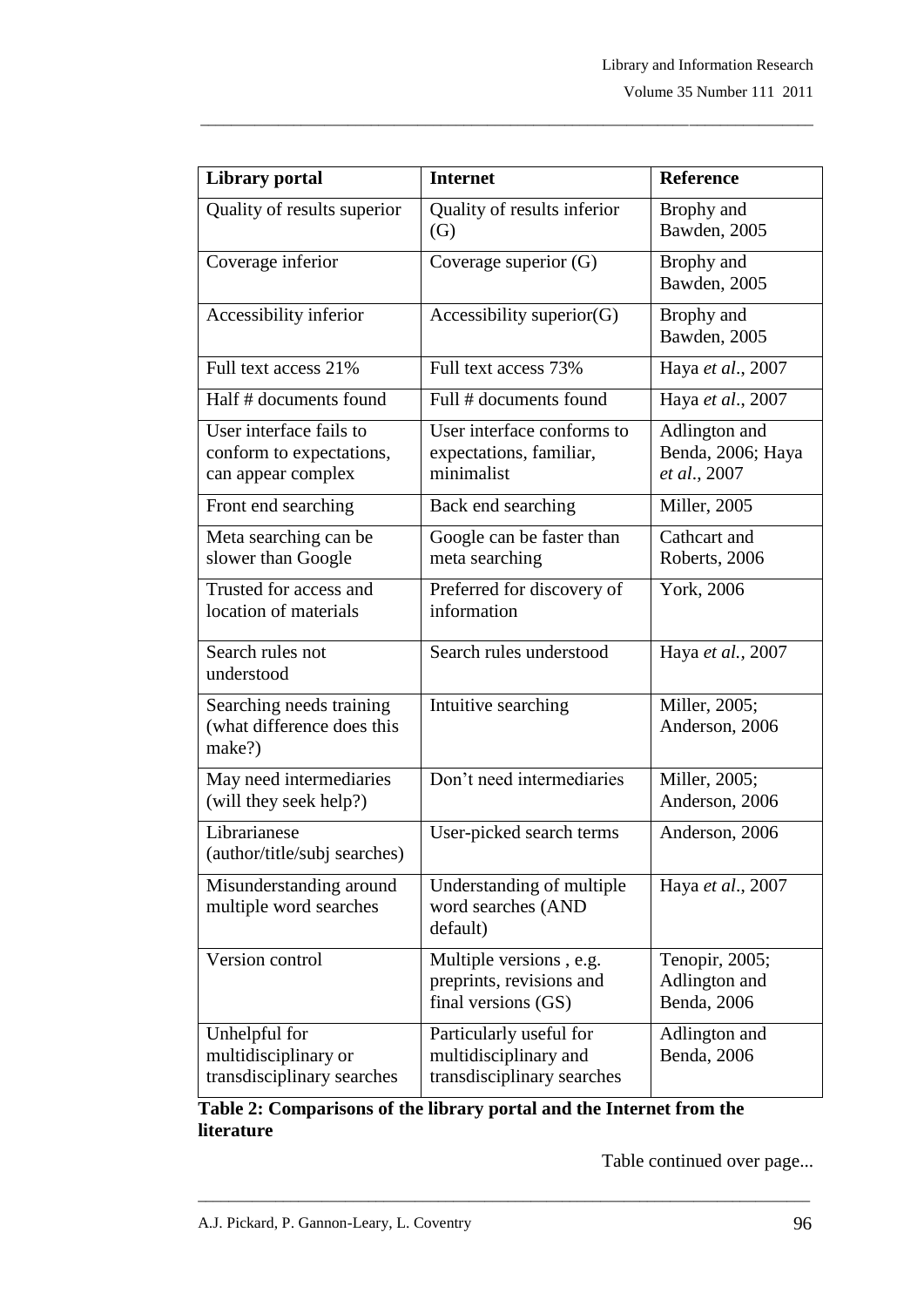| <b>Library portal</b>                                                                                                                                    | <b>Internet</b>                                                                                                                                                       | <b>Reference</b>                                                               |
|----------------------------------------------------------------------------------------------------------------------------------------------------------|-----------------------------------------------------------------------------------------------------------------------------------------------------------------------|--------------------------------------------------------------------------------|
| Results not ranked in a<br>meaningful way                                                                                                                | Popularity-based rankings<br>using non-specialised<br>language. Help at early<br>stages of learning subject                                                           | Thelwall, 2006                                                                 |
| Retrievals closely linked to<br>search terms so relevant<br>and manageable                                                                               | Numerous hits but too few<br>pertinent to the search –<br>managing these can be at<br>the expense of evaluating<br>their content, potential to<br>miss the 'best'     | Anderson, 2006;<br>Cathcart and<br>Roberts, 2006;<br>Donlan and Cooke,<br>2006 |
| Using library portal might<br>alert to hard copy<br>material/books that might<br>contain better ( <i>i.e</i> more<br>relevant/complete/accurate)<br>info | Using GS is less likely to<br>alert user to existence of<br>hetter<br>(relevant/complete/accurate)<br>material in hard copy<br>$format - i.e.$ on library<br>shelves! | Anderson, 2006                                                                 |
| Subject analysis via subject<br>thesauri in databases                                                                                                    | Federated search engine<br>dependent on KW searching<br>$-$ only as good as subject<br>headings included (GS)                                                         | Gross and Taylor,<br>2005; Donlan and<br>Cooke, 2006                           |
| Invisible web content of<br>quality (e.g. high quality<br>medical resources) but<br>esoteric? Minority interest?                                         | Some 'invisible web'<br>content inaccessible for<br>technical/political/economic<br>reasons (but meets most<br>user needs, <i>i.e.</i> popular)<br>(GS)               | Anderson, 2006;<br>Egger-Sider and<br>Devine, 2006;<br>Herring, 2005           |
| Business model – provision<br>of list of material used to<br>'compile' results. FX scope<br>$+$ authority.                                               | Business model – doesn't<br>provide list of material used<br>to compile sources. FX<br>$scope + authority (GS)$                                                       | Adlington and<br>Benda, 2006                                                   |
| Do librarians understand<br>users' web-based<br>behaviour. Are they/should<br>they be responding to this?                                                | Google understanding<br>users' Web-based behaviour<br>and responding to this.                                                                                         | Phipps and<br>Maloney, 2006                                                    |
| $G = Google$                                                                                                                                             |                                                                                                                                                                       |                                                                                |

\_\_\_\_\_\_\_\_\_\_\_\_\_\_\_\_\_\_\_\_\_\_\_\_\_\_\_\_\_\_\_\_\_\_\_\_\_\_\_\_\_\_\_\_\_\_\_\_\_\_\_\_\_\_\_\_\_\_\_\_\_\_\_\_\_\_\_\_\_\_\_\_\_\_\_\_\_\_\_

GS = Google Scholar

**Table 2 (cont): Comparisons of the library portal and the Internet from the literature**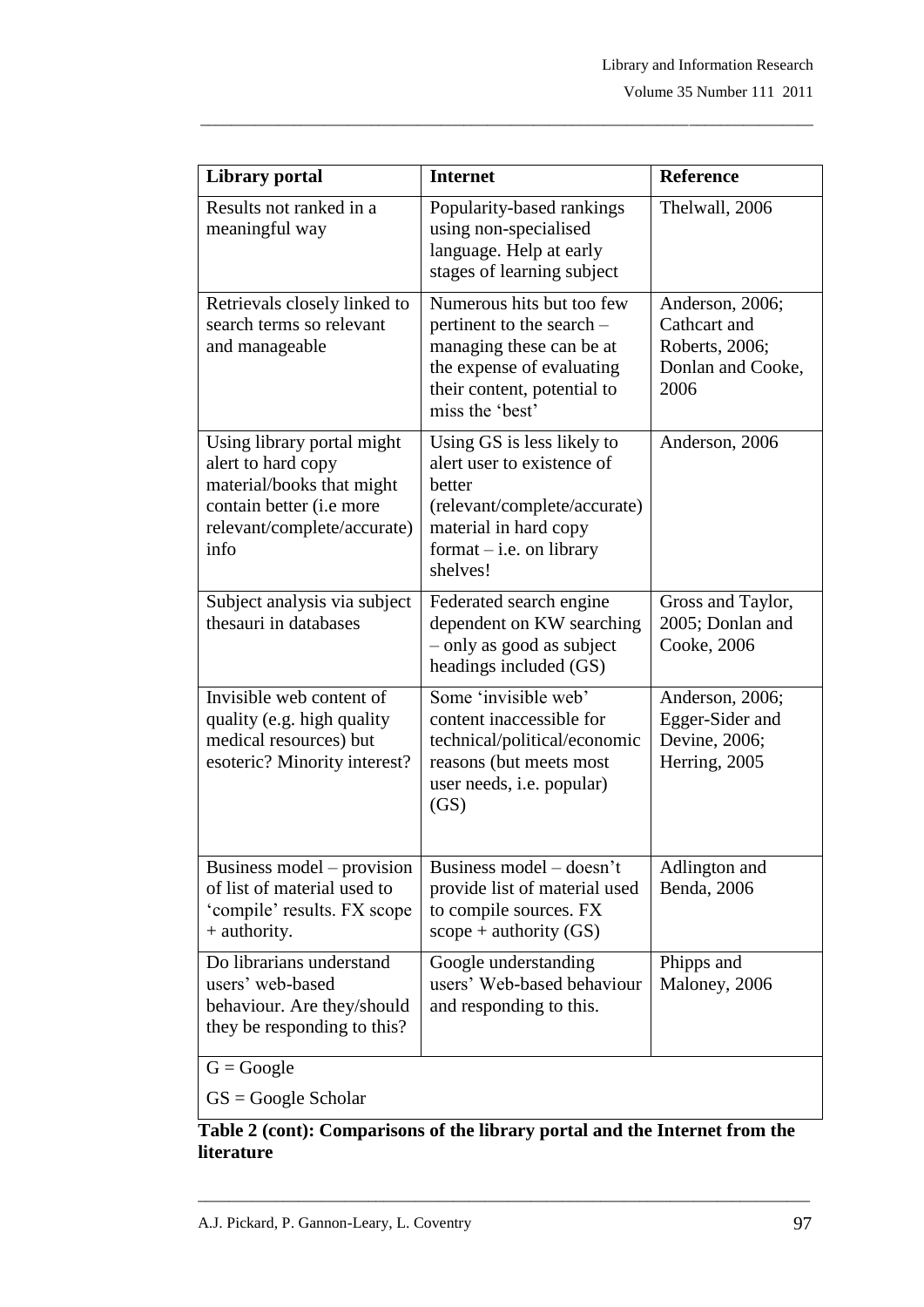It would appear from tables 1 and 2 that there is a gulf between how information is organised in/retrieved from libraries and student understanding of that organisation/retrieval (Becker, 2003).

\_\_\_\_\_\_\_\_\_\_\_\_\_\_\_\_\_\_\_\_\_\_\_\_\_\_\_\_\_\_\_\_\_\_\_\_\_\_\_\_\_\_\_\_\_\_\_\_\_\_\_\_\_\_\_\_\_\_\_\_\_\_\_\_\_\_\_\_\_\_\_\_\_\_\_\_\_\_\_

A concern is that students will rely exclusively on search engines such as Google Scholar for their research (York, 2006). Such an approach has the potential to compromise the quality of their search results and, concomitantly, the quality of the resultant assignments (Grimes and Boening, 2001) and inhibits the development of information literacy skills (Anderson, 2006).

If there is lack of differentiation between the free web and trusted resources chosen and paid for by the library (Buschman and Warner, 2005) then it is possible that there will be lack of recognition for the library and even that users may be duped into paying for content to which the library already subscribes (York, 2006). Library portals may be undermined by search engines such as Google Scholar, in using Google Scholar, the portal or gateway can be bypassed, as can the librarians as gatekeepers (Phipps and Maloney, 2006). This could mean that students could graduate from HE without using the academic library or scholarly information (Donlan and Cooke, 2006) and, worst possible scenarios, libraries and librarians could become irrelevant/redundant (York, 2006)

In fact, by the time an HE student arrives at university, searching habits and information seeking behaviours have already been adopted. It is vital that trust, as an element of information literacy, is seen as a continuum and education providers need to address this issue from primary education onwards. By working with teachers to identify where these skills lie in their existing curriculum, the librarian can support the teacher in developing pupils' abilities.

## **5 Conclusion**

Questions that emerged from the i-Trust community consultation were; "Do librarians understand users" web-based behaviour. Are they/should they be responding to this?" If users continue to side-step expert library systems and rely on commercial search engines than the answer must be that no, information professionals would appear not to understand users" web-based behaviour and are unable to construct trusted portals that respond initiatively to that behaviour.

Fast and Campbell (2004) argue for redefining library portal/OPAC interface in line with Web-based standards of usability.

*Web searching is shaping user expectations of what an information retrieval system looks like, how it behaves, and how to interact with it.*

(Fast and Campbell, 2004, 138)

Much of the literature argues that libraries cannot compete with search engines such as Google Scholar so their best strategy is to take inspiration from and emulate them (Massey-Burzio, 2002; Lackie, 2006) and to collaborate with them and other stakeholders in the development of systems that deliver quality and convenience (Bell, 2004; Egger-Sider, 2006). Such collaborative endeavours could result in the development of a trusted portal that provides the ease of use associated with commercial search engines whilst still providing more advanced retrieval, storage and analysis options. Investment by libraries includes licences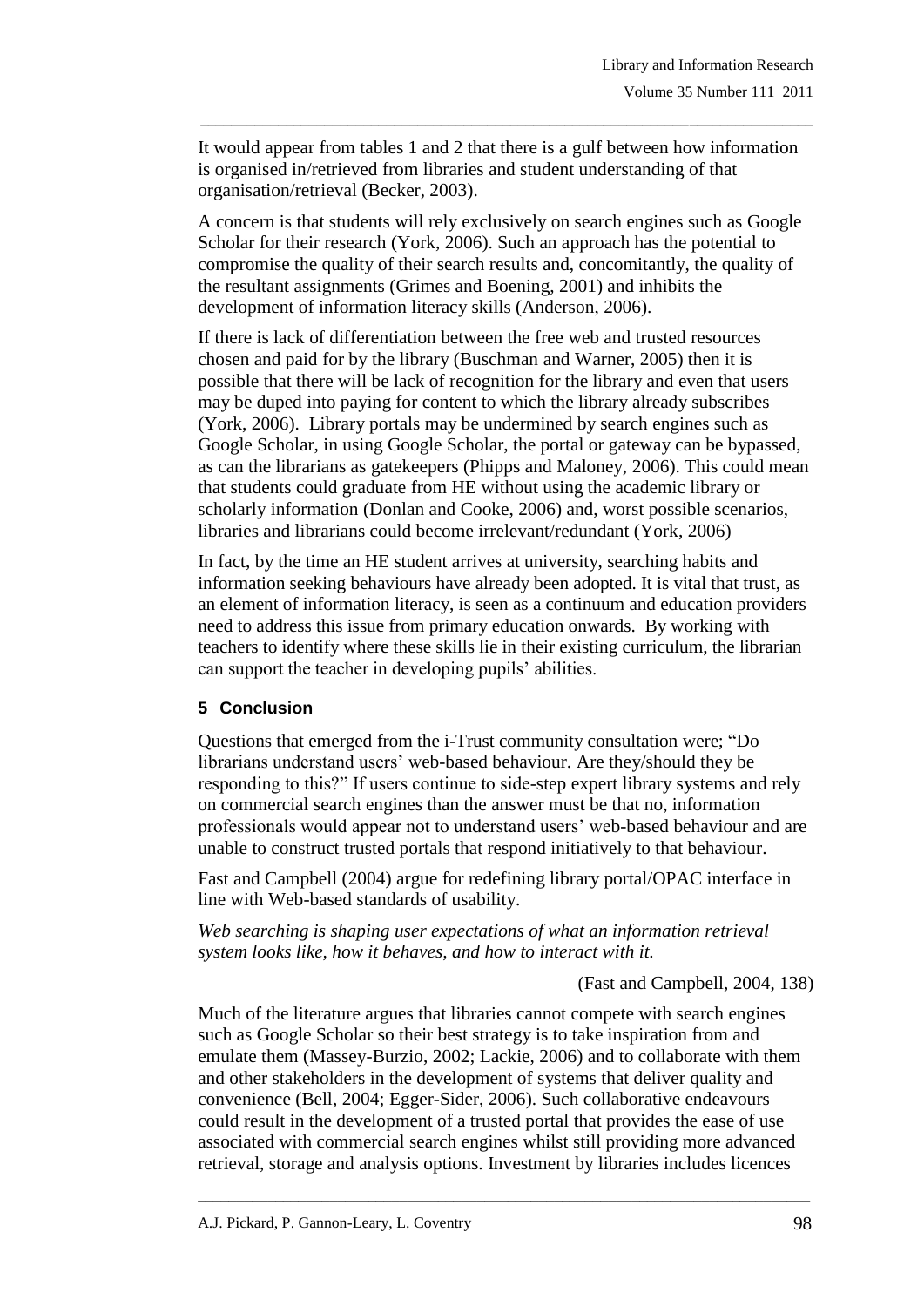and software packages; time and effort in purchasing decisions; numerous technology-related investments; and ICT support and training including continuing professional development (CPD). In addition to the benefits for students, there are potential benefits for librarians such as improved interaction with users; improved understanding of user needs; improved understanding of their own CPD/experience/knowledge; recognition as an "expert" or professional; and general job satisfaction.

\_\_\_\_\_\_\_\_\_\_\_\_\_\_\_\_\_\_\_\_\_\_\_\_\_\_\_\_\_\_\_\_\_\_\_\_\_\_\_\_\_\_\_\_\_\_\_\_\_\_\_\_\_\_\_\_\_\_\_\_\_\_\_\_\_\_\_\_\_\_\_\_\_\_\_\_\_\_\_

## **References**

Adlington, J. and Benda, C. (2006) Checking under the hood, *Internet Reference Services Quarterly,* **10**(3), 135-148.

Agosto (2002a). Bounded rationality and satisficing in young people's web-based decision-making, *Journal of the American Society for Information Science and Technology,* **53**(1), 16-27.

Agosto, D. E. (2002b). A model of young people's decision-making in using the Web, *Library and Information Science Research,* **24**(4), 311-341.

Amichai-Hamburger, Y., Fine, A. and Goldstein, A. (2004) Impact of Internet activity and need for closure on consumer preference, *Computers in Human Behavior,* **20**, 103-117.

Amichai-Hamburger, Y., Kaynar, O. and Fine, A. (2007) Effects of need for cognition on Internet use, *Computers in Human Behavior*, **23**(1), 880-891.

Anderson, R. (2006) The (uncertain) future of libraries in a Google world, *Internet Reference Services Quarterly*, **10**(3), 29-36.

Anderson, R. (2010) Scholarly communications: the view from the library. *In:* Woodward, H. L. E. (ed.) *Digital information: order or anarchy.* London, Facet.

Becker, N. J. (2003). Google in perspective: understanding and enhancing student search skills, *New Review of Academic Librarianship,* **9**(1), 84-100.

Bell, S. (2004) The Infodiet: how libraries can offer an appetizing alternative, *Chronicle of Higher Education*, B15.

Bilal, D. (2000). Children"s use of the Yahooligans! Web search engine: 1. Cognitive, physical, and affective behaviors on fact-based search tasks, *Journal of the American Society for Information Science,* **51**, 646–665.

Bradley, R. (2005) Digital authenticity and integrity: Digital cultural heritage documents as research resources, *PORTAL,* **5**(2), 165-176.

Braten, I., H. I. Stromso, *et al*. (2009). Trust matters: examining the role of source evaluation in students' construction of meaning within and across multiple texts, *Reading Research Quarterly* **44**(1), 6-28.

Breeding, M. (2006). Technology for the next generation, *Computers in Libraries*  26(10), 28-30.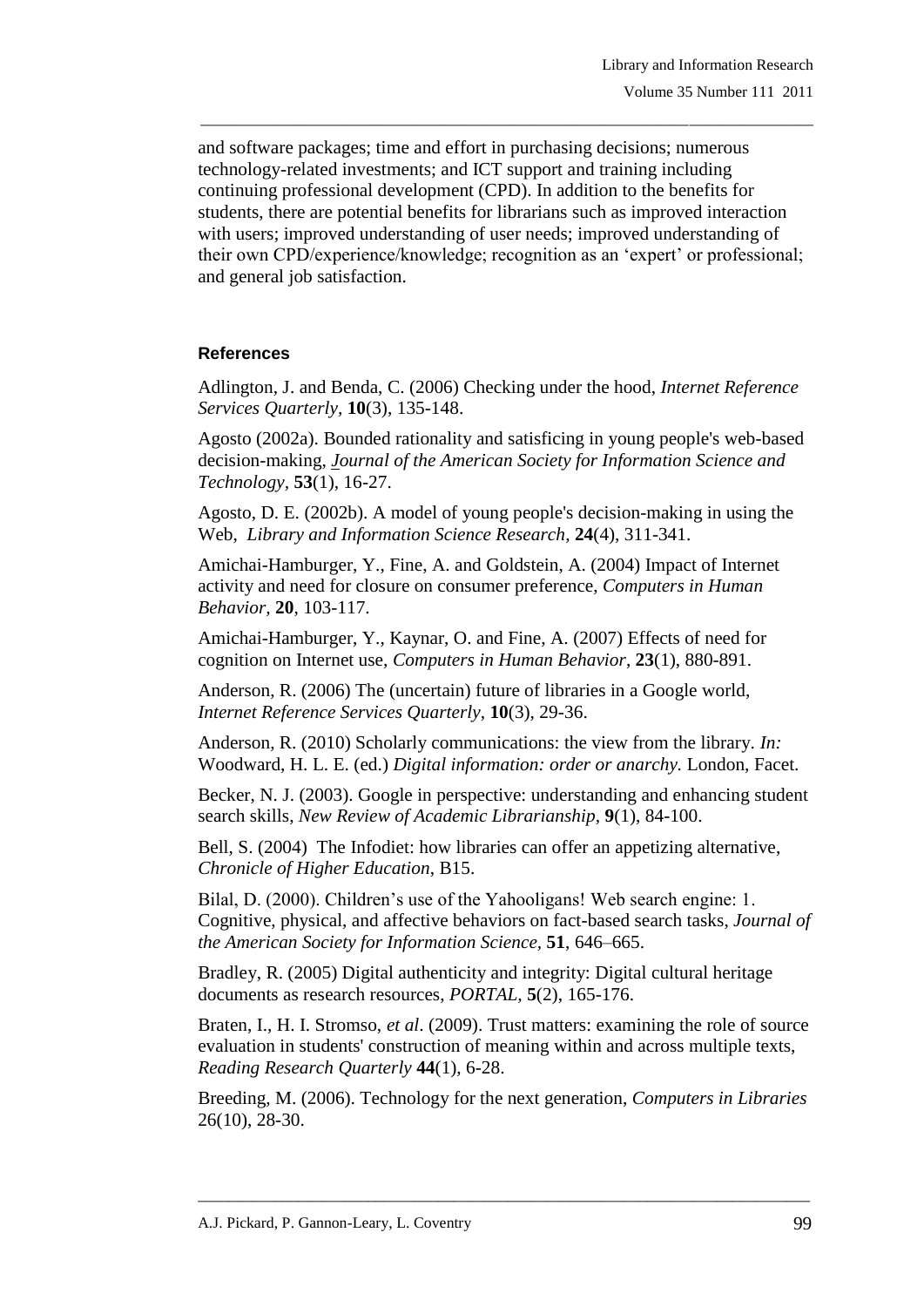Brophy, J. and D. Bawden (2005). Is Google enough? Comparison of an Internet search engine with academic library resources, *Aslib Proceedings*: New Information Perspectives 6.

\_\_\_\_\_\_\_\_\_\_\_\_\_\_\_\_\_\_\_\_\_\_\_\_\_\_\_\_\_\_\_\_\_\_\_\_\_\_\_\_\_\_\_\_\_\_\_\_\_\_\_\_\_\_\_\_\_\_\_\_\_\_\_\_\_\_\_\_\_\_\_\_\_\_\_\_\_\_\_

Burbules, N. C. (2001) Paradoxes of the web: The ethical dimensions of credibility, *Library Trends,* **49**(3), 441-453.

Burhanna, K. J. *et al*. (2009). No natives here: a focus group study of student perceptions of Web 2.0 and the academic library, *The Journal of Academic Librarianship* **35**(6), 523-532.

Buschman, J. and Warner, D. A. (2005) Researching and shaping information literacy initiatives in relation to the Web: some framework problems and needs, *The Journal of Academic Librarianship,* **31**(1)**,** 12-18.

Callicott, b. and Vaughn, D. (2006) Google Scholar vs. Library Scholar, *Internet Reference Services Quarterly*, **10**(3), 71-88.

Calvert, P. J. (2001). Scholarly misconduct and misinformation on the World Wide Web, *Electronic Library,* **19**(4), np.

Cathcart, R. and Roberts, A. (2006) Evaluating Google Scholar as a tool for information literacy, *Internet Reference Services Quarterly,* **10**(3), 167-176.

Colaric, S. (2003) Instruction for Web searching: an empirical study, *College and Research Libraries,* **64**, 112.

Corritore, C. L., Kracher, B. and Wiedenbeck, S. (2003) On-line trust: concepts, evolving themes, a model, *International Journal of Human-Computer Studies*, **58**(6), 737-758.

Corriveau, K. and Harris, P. L. (2009) Preschoolers continue to trust a more accurate informant 1 week after exposure to accuracy information. *Developmental Science,* **12***,* 188-193*.*

Dong, X. (2003) Searching information and evaluation of Internet: a Chinese academic user survey, *International Information and Library Review*, **35**(2/4), 163-187.

Donlan, R. and Cooke, R. (2006) Running with the devil, I*nternet Reference Services Quarterly,* **10**(3), 149-157.

Egger-Sider, F. and Devine, J. (2006) Google, the invisible Web, and librarians, *Internet Reference Services Quarterly,* **10**(3), 89-101.

Fallow, D. (2005) *Search engine users: internet searchers are confident, satisfied and trusting-but they are also unaware and naive*. Washington, DC: Pew Internet Research Center.

Fast, K. V. and D. G. Campbell (2004) "I still like Google": University student perceptions of searching OPACs and the Web, *Proceedings of the American Society for Information Science and Technology*, **41**(1), 138-146.

Grimes, D. J. and C. H. Boening (2001). Worries with the web: A look at student use of web resources, *College and Research Libraries* **62**(1), 11-23.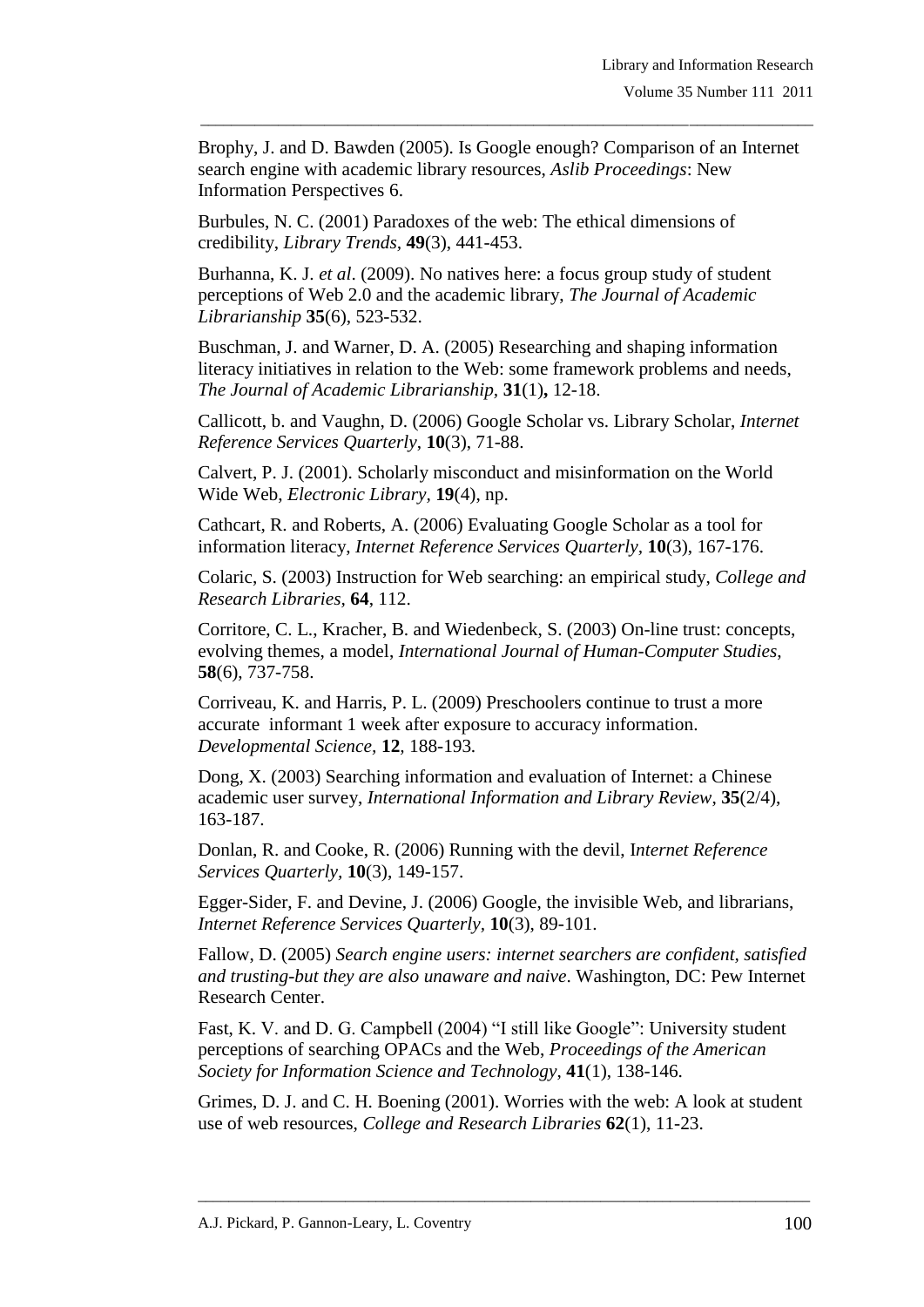Gross, T. and Taylor, A. G. (2005) What have we got to lose? The effect of controlled vocabulary on keyword searching results, *College and Research Libraries*, **66**(3), 212-230.

Haya, G., Nygren, E. and Widmark, W. (2007) Metalib and Google Scholar: a user study, *Online Information Review,* **31**(1)**,** 365-375

Head, A. J. and M. B. Eisenberg (2009). How college students seek information in the digital age. *Project Information Literacy Progress Report.* Washington DC, Information School, University of Washington.

\_\_\_\_\_\_\_\_\_\_\_\_\_\_\_\_\_\_\_\_\_\_\_\_\_\_\_\_\_\_\_\_\_\_\_\_\_\_\_\_\_\_\_\_\_\_\_\_\_\_\_\_\_\_\_\_\_\_\_\_\_\_\_\_\_\_\_\_\_\_\_\_\_\_\_\_\_\_\_

Hembroff, L.A. (2006) *MSU student health assessment: Spring 2006* [online]. URL: [www.ippsr.msu.edu/Publications%5Cacha\\_2006\\_RPT\\_LAH.pdf](http://www.ippsr.msu.edu/Publications%5Cacha_2006_RPT_LAH.pdf) [accessed 04.01.12].

Herring, J.E. (2004) *The Internet and information skills.* London: Facet Publishing

Herring, M. Y. (2005) A gaggle of Googles: limitations and defects of electronic access as panacea, *Internet Reference Services Quarterly,* **10**(3-4), 37-44.

Hertzum, M., Andersen, H.H.K., Andersen, V, and Hansen, C.B. (2002). Trust in information sources: Seeking information from people, documents, and virtual agents, *Interacting with Computers,* **14**(5), 575-599.

Hung, T. Y. (2004). Undergraduate students' evaluation criteria when using web resources for class, *Journal of Educational Media and Library Sciences.* **42**(1),. 1-12.

Jones, S. (2002) *The Internet goes to college: how students are living in the future with today's technology.* Washington DC: Pew Research Center.

Kaynar, O. and Amichai-Hamburger, Y. (2008) The effects of need for cognition on Internet use revisited, *Computers in Human Behavior,* **24**(2), 361-371.

Kelton, K., Fleischmann, K. R. and Wallace, W. A. (2008) Trust in digital information, *Journal of the American Society for Information Science and Technology,* **59**(3), 363-374.

Kolsto, S.D. (2001). To trust or not to trust,... "pupils' ways of judging information encountered in a socio-scientific issue, *International Journal of Science Education,* **23**(9), 877-901

Kuhlthau, C.C. (1991). Inside the search process: Information seeking from the user"s perspective, *Journal of the American Society for Information Science*, **42**, 361–371.

Kuhlthau, C.C. (1993a). A principle of uncertainty for information seeking. *Journal of Documentation*, **49**(4), 339–355.

Kuhlthau, C.C. (1993b). *Seeking meaning: A process approach to library and information services.* Norwood, NJ: Ablex.

Lappin, J. and McLeod, J. (2010) *Investigation into the use of Microsoft SharePoint in Higher Education Institutions: Final Report.* Eduserv funded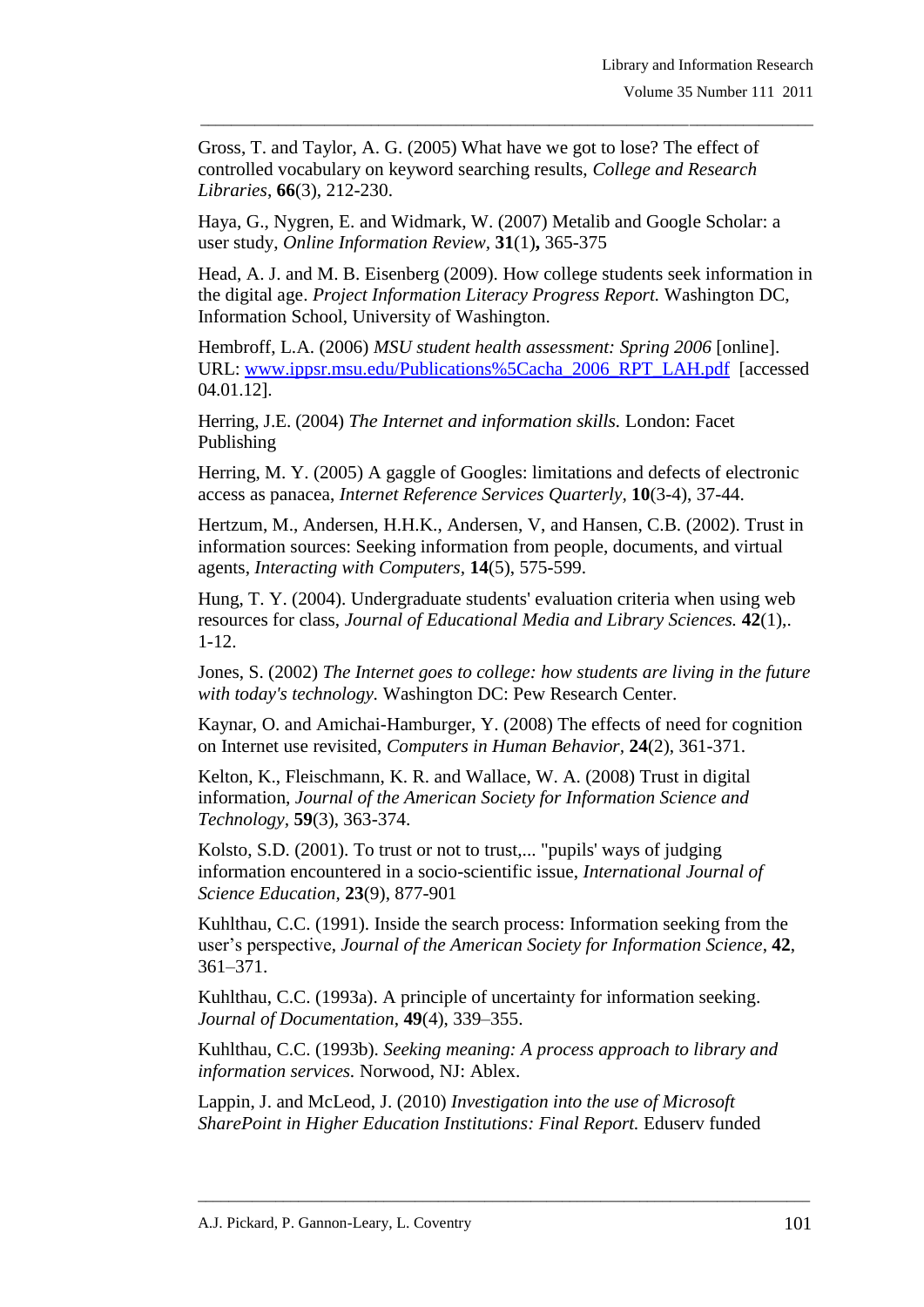project. [online]. URL: [www.northumbria.ac.uk/static/5007/ceispdf/SPAp1.pdf](http://www.northumbria.ac.uk/static/5007/ceispdf/SPAp1.pdf) [accessed 04.01.12].

\_\_\_\_\_\_\_\_\_\_\_\_\_\_\_\_\_\_\_\_\_\_\_\_\_\_\_\_\_\_\_\_\_\_\_\_\_\_\_\_\_\_\_\_\_\_\_\_\_\_\_\_\_\_\_\_\_\_\_\_\_\_\_\_\_\_\_\_\_\_\_\_\_\_\_\_\_\_\_

Lim, S. (2009). How and why do college students use Wikipedia? *Journal of the American Society for Information Science and Technology,* **60**(11), 2189 - 2202

Liu, Z. (2004). Perceptions of credibility of scholarly information on the web, *Information Processing and Management,* **40**(6), 1027-1038.

Liu, Z. and X. Huang (2005). Evaluating the credibility of scholarly information on the web: A cross cultural study, *The International Information and Library Review,* **37**(2), 99-106.

Lynch, C. A. (2001) When documents deceive: trust and provenance as new factors for information retrieval in a tangled web, *Journal of the American Society for Information Science and Technology,* **52**(1), 12-17.

Manual, K. (2002) Teaching information literacy to Generation Y, *Journal of Library Administration,* **36**(1–2), 195–217.

Mayer, M. A. *et al.* (2006) MedIEQ - Quality labelling of medical web content using multilingual information extraction, *Studies in Health Technology Information*, **121**, 183-190.

McKnight, D. H. Choudhury, V. and Kacmar, C. (2002) The impact of initial customer trust on intentions to transact with a web site: a trust building model, *Journal of Strategic Information Systems,* **11**(3/4), 297-323.

McKnight, D. H. and Kacmar, C. (2006) Factors of information credibility for an Internet advice site, *HICSS '06 Proceedings of the 39th Annual Hawaii International Conference on System Sciences*, **6**, 113.2.

Metzger, M. J. (2007). Making sense of credibility on the Web: Models for evaluating online information and recommendations for future research, *Journal of the American Society for Information Science And Technology,* **58**(13), 2078- 2091.

Metzger, M. J., Flanagin, A.J. and Zwarun, L. (2003). College student Web use, perceptions of information credibility, and verification behavior, C*omputers and Education,* **41**(3), 271-290.

Miller, W. (2006) Introduction: Libraries and their interrelationships with Google, *Internet Reference Services Quarterly,* **10**(3), 1-4.

OCLC: Online Computer Library Center (2002) *OCLC white paper on the information habits of college students: How academic librarians can influence students' web-based information choices* [online]. URL: <http://web.mnstate.edu/schwartz/informationhabits.pdf> [accessed 04.01.12].

OCLC: Online Computer Library Center (2005) *Perceptions of libraries and information resources* [online]*.* Dublin, OH: OCLC. URL: [http://www.oclc.org/reports/2005perceptions.htm](http://www.sciencedirect.com/science?_ob=RedirectURL&_method=externObjLink&_locator=url&_cdi=6554&_issn=10967516&_originPage=article&_zone=art_page&_plusSign=%2B&_targetURL=http%253A%252F%252Fwww.oclc.org%252Freports%252F2005perceptions.htm) [accessed 05.01.12].

Phipps, S. E. and Maloney, K. (2006) Choices in the Paradigm Shift, *Internet Reference Services Quarterly,* **10**(3), 103-115.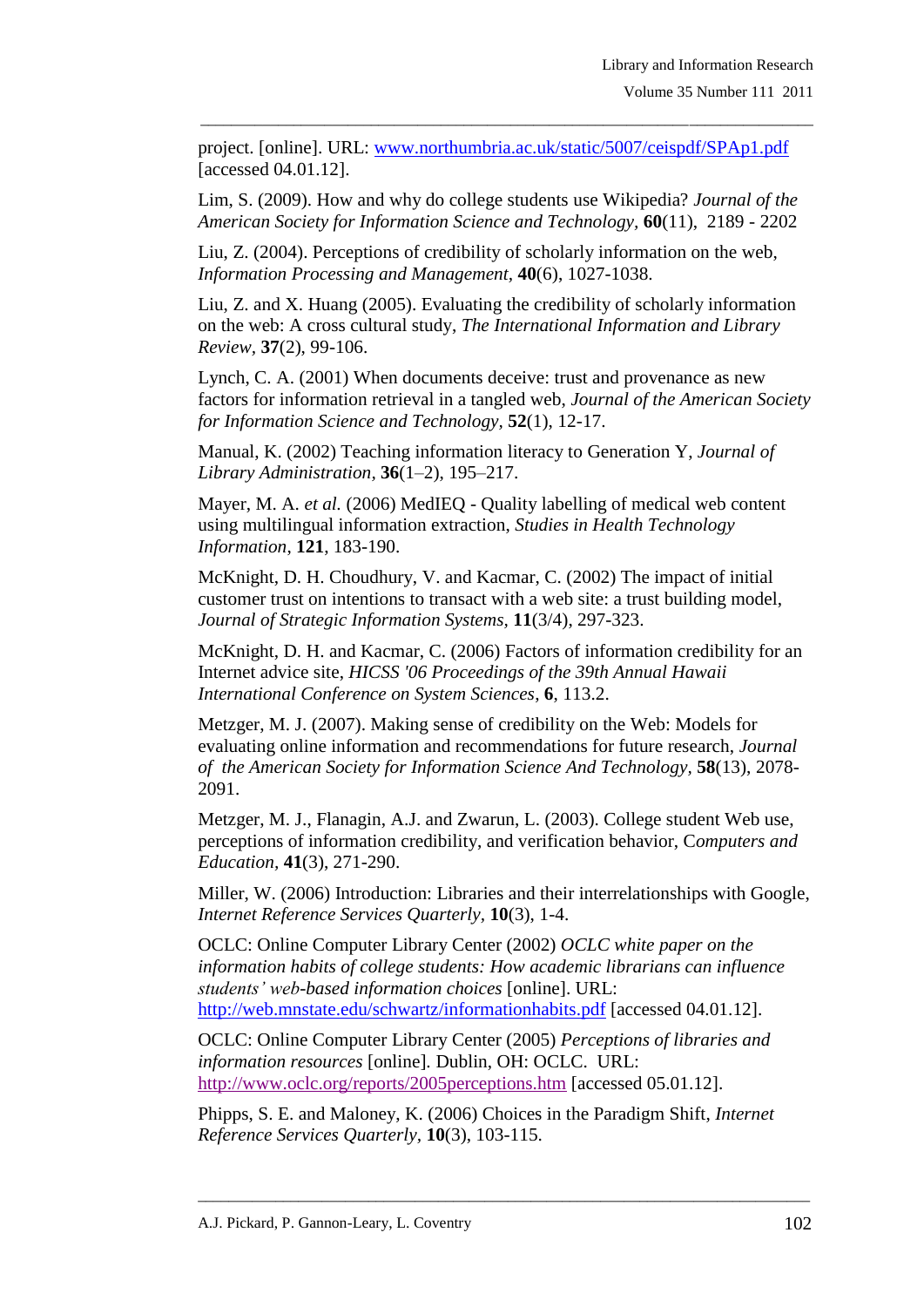Pickard, A. J., Gannon-Leary, P. and Coventry, L. (2010) *Users' trust in information resources in the Web environment: a status report* [online]*.* London: JISC. URL: [http://ie-](http://ie-repository.jisc.ac.uk/470/2/JISC_User_Trust_final_report.pdf)

\_\_\_\_\_\_\_\_\_\_\_\_\_\_\_\_\_\_\_\_\_\_\_\_\_\_\_\_\_\_\_\_\_\_\_\_\_\_\_\_\_\_\_\_\_\_\_\_\_\_\_\_\_\_\_\_\_\_\_\_\_\_\_\_\_\_\_\_\_\_\_\_\_\_\_\_\_\_\_

[repository.jisc.ac.uk/470/2/JISC\\_User\\_Trust\\_final\\_report.pdf](http://ie-repository.jisc.ac.uk/470/2/JISC_User_Trust_final_report.pdf) [accessed 05.01.12].

Pickard, A. J. (2008) Rich pictures: Researching the role of peer interaction for pupils using the internet, *Popular Narrative Media,* **1**(2), 169-181.

Pickard, A. J. (2007) *Research methods in information.* London: Facet.

Pickard, A. J. (2005) The role of effective intervention in promoting the value of electronic information services in the learning process: Case studies in Higher Education, *Performance Measurement and Metrics,* **6**(3), 172-182.

Princeton Survey Research Associates International. (2005) Leap of faith: Using the Internet despite the dangers: results of a national survey of Internet users for consumer reports. *WebWatch,* [online]. URL:

<http://www.consumerwebwatch.org/pdfs/princeton.pdf> [accessed 05.01.12].

Rieh, S. Y. (2002). Judgment of information quality and cognitive authority in the Web, *Journal of the American Society for Information Science and Technology,* **53**, 145–161.

Rotter, J. B. (1980) Interpersonal trust, trustworthiness and gullibility, *American Psychologist,* **35**(1)**,** 1-7.

Rouet, J.F. (2006). *The skills of document use: From text comprehension to Webbased learning.* Mahwah, NJ: Erlbaum.

Rowlands, I. (2008) The Google generation: the information behaviour of the researcher of the future, *Aslib Proceedings: New Information Perspectives*, **60**(4), 290-310.

Swanson, T. (2007) Teaching students about information: information literacey and cognitive authority, *Research Strategies,* **20**(4), 322-333.

Taraborelli (2008) How the web is changing the way we trust. *In*: Waelbers, K., Briggle, A. and Brey, P. (eds.) *Current Issues in Computing and Philosophy*. Amsterdam: IOS Press.

Tenopir, C. (2005) Google in the academic library, *Library Journal,* **130**(2), 32.

Thelwall, M. (2006) Directing students to new information types, *Internet Reference Services Quarterly,* **10**(3), 159-166.

Tsai, C.-C., Lin, S. S. J. and Tsai, M.-J. (2001) Developing an Internet Attitude Scale for high school students, *Computers and Education,* **37**(1), 41-51.if

University College London (2008) *Information behaviour of the researcher of the future. A CIBER briefing paper* [online]. URL: [http://www.jisc.ac.uk/media/documents/programmes/reppres/gg\\_final\\_keynote\\_1](http://www.jisc.ac.uk/media/documents/programmes/reppres/gg_final_keynote_11012008.pdf) [1012008.pdf](http://www.jisc.ac.uk/media/documents/programmes/reppres/gg_final_keynote_11012008.pdf) [accessed 05.01.12].

Usher, W. (2009) General practitioners' understanding pertaining to reliability, interactive and usability components associated with health websites, B*ehaviour and Information Technology,* **28**(1), 39-44.